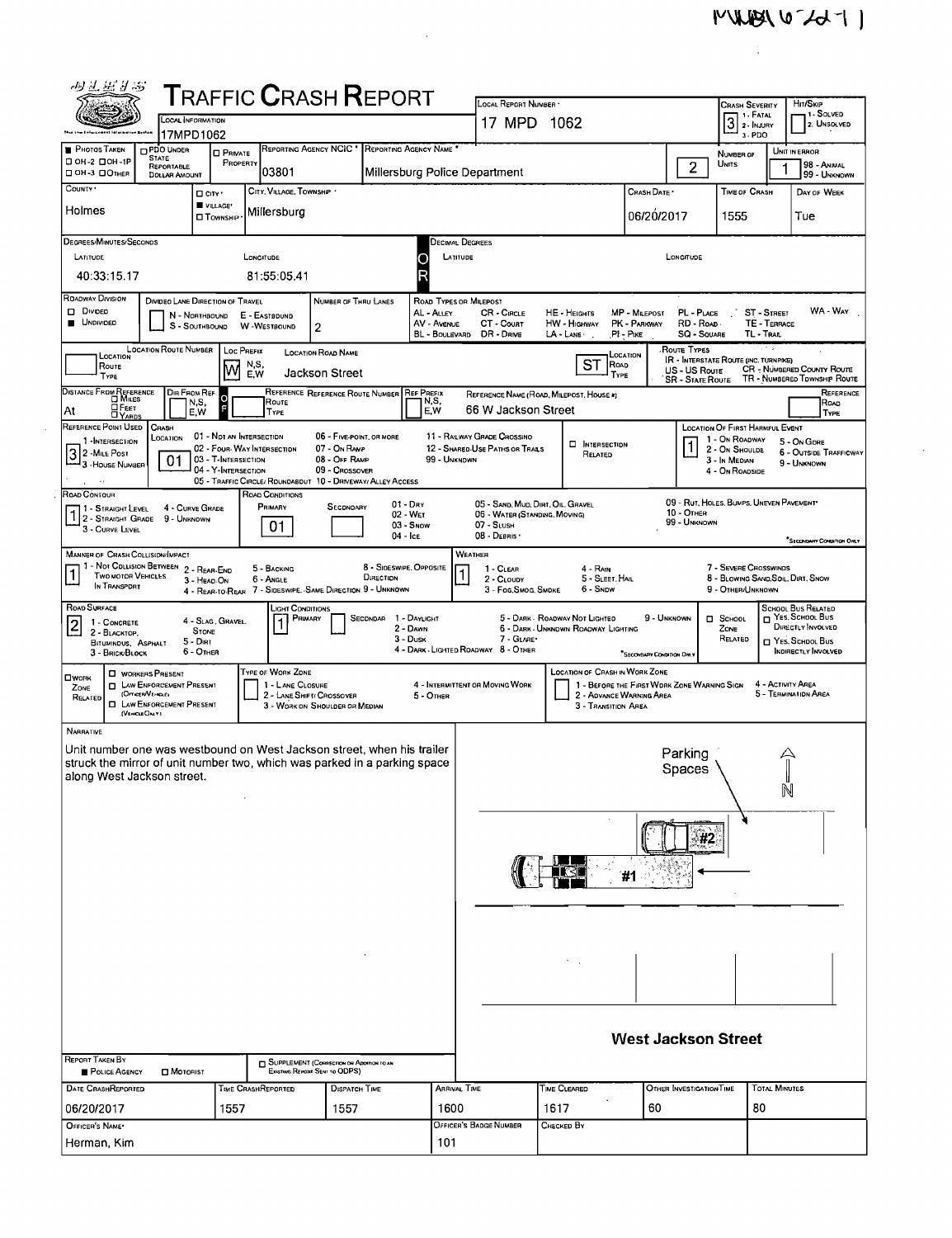|                                                                                                                                                                               |                                          | Unit                                                                            |                            |                                                                                                |                                                                                                             |                                                                                                                                               | <b>LOCAL REPORT NUMBER</b><br>17 MPD 1062                                         |                                                                                                                                                      |                                                                                                                                                            |                                                                                                 |                                                       |                                                         |                                                                                                                             |  |  |  |
|-------------------------------------------------------------------------------------------------------------------------------------------------------------------------------|------------------------------------------|---------------------------------------------------------------------------------|----------------------------|------------------------------------------------------------------------------------------------|-------------------------------------------------------------------------------------------------------------|-----------------------------------------------------------------------------------------------------------------------------------------------|-----------------------------------------------------------------------------------|------------------------------------------------------------------------------------------------------------------------------------------------------|------------------------------------------------------------------------------------------------------------------------------------------------------------|-------------------------------------------------------------------------------------------------|-------------------------------------------------------|---------------------------------------------------------|-----------------------------------------------------------------------------------------------------------------------------|--|--|--|
|                                                                                                                                                                               |                                          |                                                                                 |                            |                                                                                                |                                                                                                             |                                                                                                                                               |                                                                                   |                                                                                                                                                      |                                                                                                                                                            | OWNER PHONE NUMBER                                                                              |                                                       |                                                         |                                                                                                                             |  |  |  |
| UNIT NUMBER                                                                                                                                                                   | Fedex,                                   |                                                                                 |                            | OWNER NAME, LAST, FIRST, MIDDLE ( C SAME AS DRIVER )                                           |                                                                                                             |                                                                                                                                               |                                                                                   |                                                                                                                                                      |                                                                                                                                                            |                                                                                                 | <b>DAMAGE SCALE</b>                                   |                                                         | <b>DAMAGE AREA</b><br>FRONT                                                                                                 |  |  |  |
| OWNER ADDRESS CITY, STATE, ZIP                                                                                                                                                |                                          |                                                                                 | <b>DSAME AS DRIVER</b>     |                                                                                                |                                                                                                             |                                                                                                                                               |                                                                                   |                                                                                                                                                      |                                                                                                                                                            |                                                                                                 | 1<br>1 - NONE                                         | o                                                       |                                                                                                                             |  |  |  |
|                                                                                                                                                                               |                                          |                                                                                 |                            | 160 Mansfield Industrial Parkway, Mansfield, OH, 44901                                         |                                                                                                             |                                                                                                                                               |                                                                                   |                                                                                                                                                      |                                                                                                                                                            |                                                                                                 |                                                       |                                                         | α                                                                                                                           |  |  |  |
| LP STATE LICENSE PLATE NUMBER                                                                                                                                                 |                                          |                                                                                 |                            |                                                                                                |                                                                                                             | <b>VEHICLE IOENTIFICATION NUMBER</b>                                                                                                          |                                                                                   |                                                                                                                                                      |                                                                                                                                                            | # Occupants                                                                                     | 2 - MINOR                                             |                                                         |                                                                                                                             |  |  |  |
| IN                                                                                                                                                                            | 2501575                                  |                                                                                 |                            |                                                                                                |                                                                                                             | 1XPBA48X7HD361744                                                                                                                             |                                                                                   |                                                                                                                                                      |                                                                                                                                                            |                                                                                                 |                                                       | ο<br>□<br>3 - FUNCTIONAL                                |                                                                                                                             |  |  |  |
| <b>VEHICLE YEAR</b><br>2017                                                                                                                                                   | <b>VEHICLE MAKE</b>                      | Peterbilt Motors Co.                                                            |                            |                                                                                                |                                                                                                             | <b>VEHICLE MOOEL</b><br>Truck                                                                                                                 |                                                                                   | VEHICLE COLOR<br>WHI                                                                                                                                 |                                                                                                                                                            | 4 - DISABLING                                                                                   |                                                       |                                                         |                                                                                                                             |  |  |  |
| $P_{\text{FOOF OF}}$<br><b>INSURANCE</b>                                                                                                                                      | NSURANCE COMPANY                         |                                                                                 |                            |                                                                                                |                                                                                                             | POLICY NUMBER                                                                                                                                 |                                                                                   | Toweo By                                                                                                                                             |                                                                                                                                                            |                                                                                                 | 9 - UNKNOWN                                           |                                                         | о<br>ō<br>O                                                                                                                 |  |  |  |
| SHOWN                                                                                                                                                                         |                                          | Protective Insurance                                                            |                            |                                                                                                |                                                                                                             | B-12022                                                                                                                                       |                                                                                   |                                                                                                                                                      |                                                                                                                                                            |                                                                                                 |                                                       |                                                         | Rear                                                                                                                        |  |  |  |
| CARRIER NAME, AODRESS, CITY, STATE, ZIP                                                                                                                                       |                                          |                                                                                 |                            | Fedex,, 160 Mansfield Industrial Parkway, Mansfield, OH, 44901                                 |                                                                                                             |                                                                                                                                               |                                                                                   |                                                                                                                                                      |                                                                                                                                                            |                                                                                                 |                                                       |                                                         | <b>CARRIER PHONE</b>                                                                                                        |  |  |  |
| US DOT                                                                                                                                                                        |                                          | <b>VEHICLE WEIGHT GVWR/GCWR</b>                                                 |                            |                                                                                                |                                                                                                             | CARGO BODY TYPE                                                                                                                               |                                                                                   |                                                                                                                                                      |                                                                                                                                                            | TRAFFICWAY DESCRIPTION                                                                          |                                                       |                                                         |                                                                                                                             |  |  |  |
| HM PLACARD ID NO.                                                                                                                                                             |                                          |                                                                                 | 2 - 10,001 то 26,000к LBS  | 1 - LESS THAN OR EQUAL TO 10K LBS                                                              | 07                                                                                                          | 191 - No Cargo Booy Type/Not Applicabl 99 - Pole<br>02 - Bus/Van (9-15 Seats, Inc Driver) 10 - Cargo Tank<br>03 - Bus (16+ SEATS, INC DRIVER) |                                                                                   | 11 - FLAT BEO                                                                                                                                        |                                                                                                                                                            |                                                                                                 | 1 - Two-Way, Not Divideo                              |                                                         | 2 - Two-Way, Not Divided, Continuous LEFT TURN LANE                                                                         |  |  |  |
|                                                                                                                                                                               |                                          |                                                                                 | 3 - MORE THAN 26,000K LBS. |                                                                                                |                                                                                                             | 04 - VEHICLE TOWING ANOTHER VEHICLE<br>05 - LOGGING                                                                                           |                                                                                   | 12 - Duwe<br>13 - CONCRETE MIXER                                                                                                                     |                                                                                                                                                            |                                                                                                 | 4 - Two-WAY, DIVIDED. POSITIVE MEDIAN BARRIER         |                                                         | 3 - Two-WAY, DIVIDED. UNPROTECTED(PAINTED OR GRASS >4FT.) MEDIA                                                             |  |  |  |
|                                                                                                                                                                               | <b>HM CLASS</b>                          | RELATED<br>o                                                                    | <b>HAZARDOUS MATERIAL</b>  |                                                                                                |                                                                                                             | 06 - INTERMODAL CONTAINER CHASIS<br>07 - CARGO VAN/ENCLOSED BOX                                                                               |                                                                                   | 14 - Auto Transporter<br>15 - GARBAGE / REFUSE                                                                                                       |                                                                                                                                                            | <b>D</b> Hit / Skip Unit                                                                        | 5 - ONE WAY TRAFFICWAY                                |                                                         |                                                                                                                             |  |  |  |
|                                                                                                                                                                               | NUMBER                                   |                                                                                 |                            |                                                                                                |                                                                                                             | 08 - GRAIN, CHIPS, GRAVEL                                                                                                                     |                                                                                   | 99 - OTHER/UNKNOWN                                                                                                                                   |                                                                                                                                                            |                                                                                                 |                                                       |                                                         |                                                                                                                             |  |  |  |
| NON-MOTORIST LOCATION PRIOR TO IMPACT                                                                                                                                         |                                          | 01 - INTERSECTION - MARKEO CROSSWAL                                             |                            | <b>TYPE OF USE</b><br> 2                                                                       | UNIT TYPE                                                                                                   | 17                                                                                                                                            |                                                                                   |                                                                                                                                                      |                                                                                                                                                            |                                                                                                 |                                                       |                                                         | PASSENGER VEHICLES (LESS THAN 9 PASSENGERS MEDINEAVY TRUCKS OR COMBO UNITS > 10KLBS BUS/VAMLIMO(9 OR MORE INCLUDING DRIVER) |  |  |  |
|                                                                                                                                                                               | 03 - INTERSECTION OTHER                  | 02 - INTERSECTION No CROSSWALK                                                  |                            | 1 - PERSONAL                                                                                   |                                                                                                             | 01 - Sub COMPACT<br>02 - COMPACT                                                                                                              |                                                                                   |                                                                                                                                                      | 13 - SINGLE UNIT TRUCK OR VAN ZAXLE, 6 TIRES 21 - BUS/VAN (9-15 SEATS, INC DRIVER)<br>22 - Bus (16+ Seats, Inc Driver)<br>14 - SINGLE UNIT TRUCK: 3+ AXLES |                                                                                                 |                                                       |                                                         |                                                                                                                             |  |  |  |
|                                                                                                                                                                               | 06 - BICYCLE LANE                        | 04 - MIDBLOCK MARKED CROSSWALK<br>05 - TRAVEL LANE - OTHER LOCATION             |                            | 2 - COMMERCIAL                                                                                 |                                                                                                             | 99 - UNKNOWN 03 - MID SIZE<br>OR HIT/SKIP<br>04 - FULL SIZE                                                                                   |                                                                                   |                                                                                                                                                      | NON-MOTORIST<br>15 - SINGLE UNIT TRUCK / TRAILER<br>23 - ANIMAL WITH RIDER                                                                                 |                                                                                                 |                                                       |                                                         |                                                                                                                             |  |  |  |
|                                                                                                                                                                               | 07 - SHOULDER/ROADSIDE<br>08 - SIDEWALK  |                                                                                 |                            | 3 - GOVERNMENT                                                                                 |                                                                                                             | 05 - MINIVAN<br>06 - SPORT UTILITY VEHICLE                                                                                                    |                                                                                   | 16 - TRUCK/TRACTOR (BOBTAIL)<br>24 - ANIMAL WITH BUGGY, WAGON, SURREY<br>17 - TRACTOR/SEMI-TRALER<br>25 - BICYCLE/PEDACYCLIST<br>18 - TRACTOR/DOUBLE |                                                                                                                                                            |                                                                                                 |                                                       |                                                         |                                                                                                                             |  |  |  |
|                                                                                                                                                                               |                                          | 09 - MEOIAN/CROSSING SLAND                                                      |                            | <b>DIN EMERGENCY</b>                                                                           | 07 - Pickup<br>$08 - V_{AN}$<br>09 - MOTORCYCLE                                                             |                                                                                                                                               |                                                                                   |                                                                                                                                                      |                                                                                                                                                            | 19 - TRACTOR/TRIPLES<br>20 - OTHER MED/HEAVY VEHICLE                                            |                                                       |                                                         | 26 - PEDESTRIAN/SKATER<br>27 - OTHER NON-MOTORIST                                                                           |  |  |  |
| 10 - DRIVE WAY ACCESS<br>RESPONSE<br>11 - SHARED-USE PATH OR TRAIL<br>12 - NON-TRAFFICWAY AREA                                                                                |                                          |                                                                                 |                            |                                                                                                |                                                                                                             | 10 - MOTORIZED BICYCLE<br>11 - SNOWMOBILE/ATV                                                                                                 |                                                                                   |                                                                                                                                                      |                                                                                                                                                            | <b>HAS HM PLACARD</b>                                                                           |                                                       |                                                         |                                                                                                                             |  |  |  |
|                                                                                                                                                                               | 99 - OTHER/UNKNOWN                       |                                                                                 |                            |                                                                                                |                                                                                                             | 12 - OTHER PASSENGER VEHICLE                                                                                                                  |                                                                                   |                                                                                                                                                      |                                                                                                                                                            |                                                                                                 |                                                       |                                                         |                                                                                                                             |  |  |  |
| <b>SPECIAL FUNCTION 01 - NONE</b><br>09 - AMBULANCE<br>02 - Taxi<br>10 - FIRE<br>03 - RENTAL TRUCK (OVER 10KLBS)                                                              |                                          |                                                                                 |                            |                                                                                                |                                                                                                             | 17 - FARM VEHICLE<br>18 - FARM EQUIPMENT<br>19 - MOTORHOME                                                                                    | 01                                                                                | <b>MOST DAMAGEO AREA</b><br>$01 - None$                                                                                                              |                                                                                                                                                            | 08 - LEFT SIDE                                                                                  |                                                       | 99 - UNKNOWN                                            | ACTION<br>1 - Non-Contact                                                                                                   |  |  |  |
| 01                                                                                                                                                                            | 05 - Bus . Transit                       |                                                                                 |                            | 11 - HIGHWAY/MAINTENANCE<br>04 - Bus - SCHDOL (PUBLIC OR PRIVATE) 12 - MILITARY<br>13 - POLICE |                                                                                                             | 20 - GOLF CART<br>21 - TRAIN                                                                                                                  | 02 - CENTER FRONT<br>03 - RIGHT FRONT<br>MPAC1 ARE 04 - RIGHT SIDE                |                                                                                                                                                      | 09 - LEFT FRONT<br>10 - Top and Windows<br>11 - UNDERCARRIAGE                                                                                              |                                                                                                 |                                                       | 3<br>2 - Non-Collision<br>3 - STRIKING                  |                                                                                                                             |  |  |  |
|                                                                                                                                                                               | 06 - Bus - Charter<br>07 - Bus - SHUITLE |                                                                                 |                            | 14 - PUBLIC UTILITY<br>15 - OTHER GOVERNMENT                                                   |                                                                                                             | 22 - OTHER (EXPLAININ NARRATIVE)                                                                                                              | 05 - RIGHT REAR<br>06 - REAR CENTER                                               |                                                                                                                                                      | 4 - STRUCK<br>5 - STRIKING/STRUCK                                                                                                                          |                                                                                                 |                                                       |                                                         |                                                                                                                             |  |  |  |
|                                                                                                                                                                               | 08 - Bus. OTHER                          |                                                                                 |                            | 16 - CONSTRUCTION EQIP.                                                                        |                                                                                                             |                                                                                                                                               | 12                                                                                | 07 - LEFT REAR                                                                                                                                       |                                                                                                                                                            | 13 - TOTAL (ALL AREAS)<br>14 - OTHER                                                            |                                                       |                                                         | 9 - UNKNOWN                                                                                                                 |  |  |  |
| PRE- CRASH ACTIONS<br>01                                                                                                                                                      | <b>MOTORIST</b>                          |                                                                                 |                            |                                                                                                |                                                                                                             |                                                                                                                                               |                                                                                   | NON-MOTORIST                                                                                                                                         |                                                                                                                                                            |                                                                                                 |                                                       |                                                         |                                                                                                                             |  |  |  |
|                                                                                                                                                                               |                                          | 01 - STRAIGHT AHEAO<br>02 - BACKING                                             |                            | 07 - MAKING U-TURN<br>08 - ENTERING TRAFFIC LANE                                               |                                                                                                             | 13 - NEGOTIATING A CURVE<br>14 - OTHER MOTORIST ACTIO                                                                                         |                                                                                   |                                                                                                                                                      |                                                                                                                                                            | 15 - ENTERING OR CROSSING SPECIFIED LOCATIO<br>16 - WALKING, RUNNING, JOGGING, PLAYING, CYCLING |                                                       |                                                         | 21 - OTHER NDN-MOTORIST ACTION                                                                                              |  |  |  |
| 99 - UNKNOWN                                                                                                                                                                  |                                          | 03 - CHANGING LANES<br>04 - OVERTAKING/PASSING                                  |                            | 09 - LEAVING TRAFFIC LANE<br>10 - PARKED                                                       |                                                                                                             |                                                                                                                                               |                                                                                   | 17 - WORKING<br>18 - PUSHING VEHICLE                                                                                                                 |                                                                                                                                                            |                                                                                                 |                                                       |                                                         |                                                                                                                             |  |  |  |
|                                                                                                                                                                               |                                          | 05 - MAKING RIGHT TURN<br>06 - MAKING LEFT TURN                                 |                            | 11 - SLOWING OR STOPPED IN TRAFFIC<br>12 - DRIVERLESS                                          |                                                                                                             |                                                                                                                                               |                                                                                   |                                                                                                                                                      | 20 - STANDING                                                                                                                                              | 19 - APPROACHING OR LEAVING VEHICLE                                                             |                                                       |                                                         |                                                                                                                             |  |  |  |
| Contributing Circumstance<br>PRIMARY                                                                                                                                          | MOTORIST                                 |                                                                                 |                            |                                                                                                |                                                                                                             |                                                                                                                                               | NON-MOTORIST                                                                      |                                                                                                                                                      |                                                                                                                                                            |                                                                                                 | VEHICLE DEFECTS                                       |                                                         |                                                                                                                             |  |  |  |
| 17                                                                                                                                                                            | 01 - NONE                                | 02 - FAILURE TO YIELD                                                           |                            | 11 - IMPROPER BACKING                                                                          |                                                                                                             | 12 - IMPROPER START FROM PARKED POSITION                                                                                                      | <b>22 - None</b>                                                                  | 23 - IMPROPER CROSSING                                                                                                                               |                                                                                                                                                            |                                                                                                 |                                                       | 01 - TURN SIGNALS<br>02 - HEAD LAMPS                    |                                                                                                                             |  |  |  |
|                                                                                                                                                                               |                                          | 03 - RAN RED LIGHT.<br>04 - RAN STOP SIGN                                       |                            |                                                                                                |                                                                                                             | 13 - STOPPED OR PARKED ILLEGALLY<br>14 - OPERATING VEHICLE IN NEGLIGENT MANNER                                                                |                                                                                   | 24 - DARTING<br>25 - LYING AND/OR ILLEGALLY IN ROADWAY                                                                                               |                                                                                                                                                            |                                                                                                 | 03 - TAIL LAMPS<br>04 - BRAKES<br>05 - STEERING       |                                                         |                                                                                                                             |  |  |  |
| SECONDARY                                                                                                                                                                     |                                          | 05 - Exceepeo Speep Limit<br>06 - Unsafe Speed                                  |                            |                                                                                                |                                                                                                             | 15 - SWERING TO AVOID (DUE TO EXTERNAL CONDITIONS)<br>16 - WRONG SIDE/WRONG WAY                                                               | 26 - FALURE TO YIELD RIGHT OF WAY<br>27 - NOT VISIBLE (DARK CLOTHING)             |                                                                                                                                                      |                                                                                                                                                            |                                                                                                 | 06 - TRE BLOWOUT<br>07 - WORN OR SLICK TIRES          |                                                         |                                                                                                                             |  |  |  |
|                                                                                                                                                                               |                                          | 07 - IMPROPER TURN<br>08 - LEFT OF CENTER                                       |                            |                                                                                                | 17 - FALURE TO CONTROL<br>28 - INATTENTIVE<br>18 - VISION OBSTRUCTION<br>29 - FAILURE TO OBEY TRAFFIC SIGNS |                                                                                                                                               |                                                                                   |                                                                                                                                                      |                                                                                                                                                            |                                                                                                 |                                                       | 08 - TRALER EQUIPMENT DEFECTIVE<br>09 - MOTOR TROUBLE   |                                                                                                                             |  |  |  |
| 99 - UNKNOWN                                                                                                                                                                  |                                          | 09 - FOLLOWED TOO CLOSELY/ACDA<br>10 - IMPROPER LANE CHANGE<br>PASSING/OFF ROAD |                            |                                                                                                |                                                                                                             | 19 - OPERATING DEFECTIVE EQUIPMENT<br>20 - LOAD SHIFTING/FALLING/SPILLING<br>21 - OTHER IMPROPER ACTION                                       | /SIGNALS/OFFICER<br>30 - WRONG SIDE OF THE ROAD<br>31 - OTHER NON-MOTORIST ACTION |                                                                                                                                                      |                                                                                                                                                            |                                                                                                 |                                                       | 10 - DISABLED FROM PRIOR ACCIDENT<br>11 - OTHER DEFECTS |                                                                                                                             |  |  |  |
| <b>SEQUENCE OF EVENTS</b>                                                                                                                                                     |                                          |                                                                                 |                            |                                                                                                |                                                                                                             |                                                                                                                                               |                                                                                   |                                                                                                                                                      |                                                                                                                                                            |                                                                                                 |                                                       |                                                         |                                                                                                                             |  |  |  |
| 21                                                                                                                                                                            |                                          |                                                                                 |                            | 5<br>6                                                                                         |                                                                                                             | <b>NON-COLLISION EVENTS</b><br>01 - OVERTURN/ROLLOVER<br>02 - FIRE/EXPLOSION                                                                  |                                                                                   | 06 - EQUIPMENT FAILURE                                                                                                                               | (BLOWN TIRE, BRAKE FAILURE, ETC)                                                                                                                           |                                                                                                 | 10 - Cross Median<br>11 - Cross CENTER LINE           |                                                         |                                                                                                                             |  |  |  |
| FIRST<br><b>HARMFUL</b>                                                                                                                                                       | <b>HARMFUL</b>                           | Most                                                                            |                            | 99 - UNKNOWN                                                                                   |                                                                                                             | 03 - IMMERSION<br>04 - JACKKNIFE                                                                                                              |                                                                                   | 07 - SEPARATION OF UNITS<br>08 - RAN OFF ROAD RIGHT                                                                                                  |                                                                                                                                                            |                                                                                                 | OPPOSITE DIRECTION OF TRAVEL<br>12 - DOWNHILL RUNAWAY |                                                         |                                                                                                                             |  |  |  |
| EVENT                                                                                                                                                                         | EVENT                                    |                                                                                 |                            |                                                                                                |                                                                                                             | 05 - CARGO/EQUIPMENT LOSS OR SHIFT                                                                                                            |                                                                                   | 09 - RAN OFF ROAD LEFT                                                                                                                               |                                                                                                                                                            |                                                                                                 |                                                       | 13 - OTHER NON COLLISION                                |                                                                                                                             |  |  |  |
| COLLISION WITH PERSON, VEHICLE OR OBJECT NOT FIXED                                                                                                                            |                                          |                                                                                 |                            |                                                                                                |                                                                                                             | COLLISION WITH FIXED, OBJECT<br>25 - IMPACT ATTENUATOR/CRASH CUSHION33 - MEDIAN CABLE BARRIER                                                 | 34 - MEDIAN GUARDRAIL BARRIER                                                     |                                                                                                                                                      |                                                                                                                                                            | 41 - OTHER POST, POLE                                                                           |                                                       | <b>48 - TREE</b><br>49 - FIRE HYDRANT                   |                                                                                                                             |  |  |  |
| 14 - PEDESTRIAN<br>21 - PARKED MOTOR VEHICLE<br>15 PEDALCYCLE<br>22 - WORK ZONE MAINTENANCE EQUIPMENT -                                                                       |                                          |                                                                                 |                            |                                                                                                |                                                                                                             | 26 - BRIDGE OVERHEAD STRUCTURE<br>27 - BRIDGE PIER OR ABUTMENT<br>28 - BRIDGE PARAPET                                                         |                                                                                   |                                                                                                                                                      |                                                                                                                                                            | 35 - MEDIAN CONCRETE BARRIER                                                                    | OR SUPPORT<br>42 - CULVERT<br><b>43 - Cuns</b>        |                                                         | 50 - WORK ZONE MAINTENANCE<br>EQUIPMENT                                                                                     |  |  |  |
| 16 - RAILWAY VEHICLE (TRAIN, ENGINE)<br>23 - STRUCK BY FALLING, SHIFTING CARGO<br>17 - ANIMAL - FARM<br>OR ANYTHING SET IN MOTION BY A<br>18 - Animal - Deer<br>MOTOR VEHICLE |                                          |                                                                                 |                            |                                                                                                |                                                                                                             | 29 - BRIDGE RAIL<br>30 - GUARDRAIL FACE                                                                                                       |                                                                                   | 36 - MEDIAN OTHER BARRIER<br>37 - TRAFFIC SIGN POST<br>38 - OVERHEAD SIGN POST                                                                       |                                                                                                                                                            |                                                                                                 | 44 - Олсн<br>45 - Емаликмент                          |                                                         | 51 - WALL, BUILDING, TUNNEL<br>52 - Отнев Fixed Object                                                                      |  |  |  |
| 19 - ANIMAL -OTHER<br>20 - MOTOR VEHICLE IN TRANSPORT                                                                                                                         |                                          |                                                                                 |                            | 24 - Отнея Моуавце Оалест                                                                      |                                                                                                             | 31 - GUARDRAILEND<br>32 - PORTABLE BARRIER                                                                                                    | 39 - LIGHT/LUMINARIES SUPPORT<br>40 - UTILITY POLE                                |                                                                                                                                                      |                                                                                                                                                            | $46 -$ FENCE<br>47 - MAILBOX                                                                    |                                                       |                                                         |                                                                                                                             |  |  |  |
| UNIT SPEED                                                                                                                                                                    |                                          | POSTED SPEED                                                                    | <b>TRAFFIC CONTROL</b>     |                                                                                                |                                                                                                             |                                                                                                                                               |                                                                                   |                                                                                                                                                      |                                                                                                                                                            | UNIT DIRECTION                                                                                  | 1 - North                                             |                                                         | 5 - NORTHEAST<br>9 - UNKNOWN                                                                                                |  |  |  |
| 10                                                                                                                                                                            | 25                                       |                                                                                 | 12                         | 01 - No CDNTROLS<br>02 - S TOP SIGN                                                            |                                                                                                             | 07 - RAILROAD CROSSBUCKS<br>08 - RAILRDAD FLASHERS                                                                                            |                                                                                   | 13 - Crosswalk Lines<br>14 - WALK/DDN'T WALK                                                                                                         |                                                                                                                                                            |                                                                                                 | 2 - South<br>$3 - E$ AST                              |                                                         | 6 - NORTHWEST<br>7 - SOUTHEAST                                                                                              |  |  |  |
| $\square$ Stated                                                                                                                                                              |                                          |                                                                                 |                            | 03 - YIELD SIGN<br>04 - TRAFFIC SIGNAL                                                         |                                                                                                             | 09 - RALRDAD GATES<br>10 - COSTRUCTION BARRICADE                                                                                              | 15 - О тнев<br>16 - Not Reported                                                  |                                                                                                                                                      |                                                                                                                                                            |                                                                                                 | 4 - WEST                                              |                                                         | 8 - SOUTHWEST                                                                                                               |  |  |  |
| <b>ESTIMATED</b>                                                                                                                                                              |                                          |                                                                                 |                            | 05 - TRAFFIC FLASHERS<br>06 - SCHDOL ZONE                                                      |                                                                                                             | 11 - PERSON (FLAGGER, OFFICER<br>12 - PAVEMENT MARKINGS                                                                                       |                                                                                   |                                                                                                                                                      |                                                                                                                                                            |                                                                                                 |                                                       |                                                         |                                                                                                                             |  |  |  |

 $\mathcal{L}^{\text{max}}_{\text{max}}$  and  $\mathcal{L}^{\text{max}}_{\text{max}}$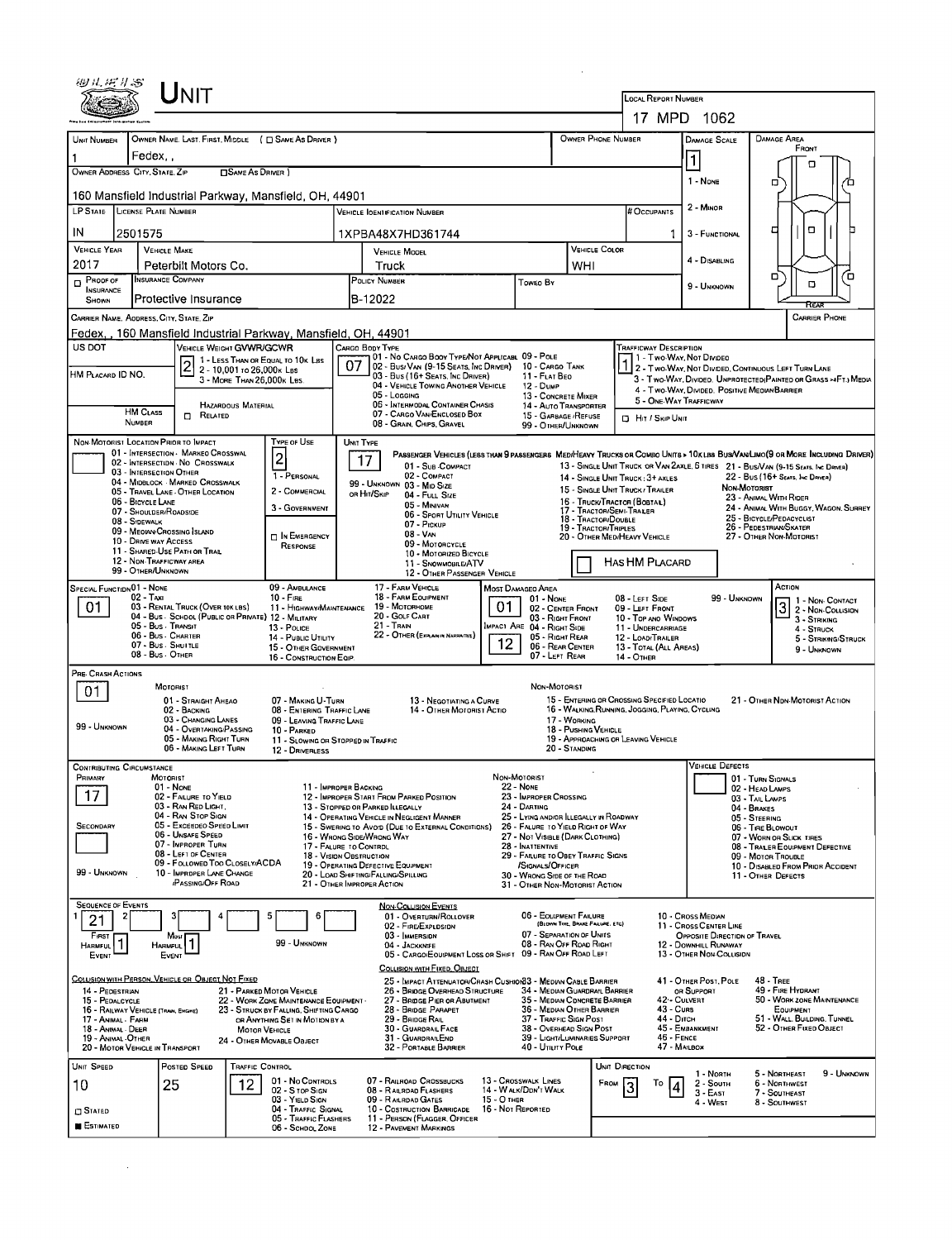| 心見 店 才高                                                                                                        |                                                                              | Ú́NIT                                                       |                           |                                                                                 |                                                                                                                              |                                                                                                                                                          |                                                           |                                                                               |                                                                                  |                      |                                                                                                                                    |                                                        |                                                |                                                     |                                                                  |  |  |  |  |  |
|----------------------------------------------------------------------------------------------------------------|------------------------------------------------------------------------------|-------------------------------------------------------------|---------------------------|---------------------------------------------------------------------------------|------------------------------------------------------------------------------------------------------------------------------|----------------------------------------------------------------------------------------------------------------------------------------------------------|-----------------------------------------------------------|-------------------------------------------------------------------------------|----------------------------------------------------------------------------------|----------------------|------------------------------------------------------------------------------------------------------------------------------------|--------------------------------------------------------|------------------------------------------------|-----------------------------------------------------|------------------------------------------------------------------|--|--|--|--|--|
|                                                                                                                |                                                                              |                                                             |                           |                                                                                 |                                                                                                                              |                                                                                                                                                          |                                                           |                                                                               |                                                                                  |                      |                                                                                                                                    | LOCAL REPORT NUMBER<br>17 MPD<br>1062                  |                                                |                                                     |                                                                  |  |  |  |  |  |
| UNIT NUMBER                                                                                                    |                                                                              |                                                             |                           | OWNER NAME: LAST, FIRST, MIDDLE ( E SAME AS DRIVER )                            |                                                                                                                              | OWNER PHONE NUMBER                                                                                                                                       |                                                           |                                                                               |                                                                                  |                      |                                                                                                                                    | DAMAGE SCALE                                           | DAMAGE AREA                                    |                                                     |                                                                  |  |  |  |  |  |
| 2                                                                                                              | Bullard, Virgil, R                                                           |                                                             |                           |                                                                                 |                                                                                                                              |                                                                                                                                                          |                                                           |                                                                               | 904-219-6999                                                                     |                      |                                                                                                                                    |                                                        | FRONT                                          |                                                     |                                                                  |  |  |  |  |  |
| OWNER ADDRESS CITY, STATE, ZIP                                                                                 |                                                                              |                                                             | <b>CISAME AS DRIVER 1</b> |                                                                                 |                                                                                                                              |                                                                                                                                                          |                                                           |                                                                               |                                                                                  |                      |                                                                                                                                    | 2                                                      |                                                | п                                                   |                                                                  |  |  |  |  |  |
| 4422 River Rd, Hilliard, FL, 32046                                                                             |                                                                              |                                                             |                           |                                                                                 |                                                                                                                              |                                                                                                                                                          |                                                           |                                                                               |                                                                                  |                      |                                                                                                                                    | 1 - None                                               | o                                              |                                                     |                                                                  |  |  |  |  |  |
| LP STATE LICENSE PLATE NUMBER                                                                                  |                                                                              |                                                             |                           |                                                                                 |                                                                                                                              | <b>VEHICLE IDENTIFICATION NUMBER</b>                                                                                                                     |                                                           |                                                                               |                                                                                  |                      | # Occupants                                                                                                                        |                                                        |                                                |                                                     |                                                                  |  |  |  |  |  |
| FL                                                                                                             | 8054VE                                                                       |                                                             |                           |                                                                                 |                                                                                                                              | 3C63R3CL5GG303041                                                                                                                                        |                                                           |                                                                               |                                                                                  |                      | 0                                                                                                                                  | о                                                      |                                                |                                                     |                                                                  |  |  |  |  |  |
| <b>VEHICLE YEAR</b><br>2016                                                                                    | <b>VEHICLE MAKE</b>                                                          |                                                             |                           |                                                                                 | VEHICLE COLOR<br><b>VEHICLE MODEL</b>                                                                                        |                                                                                                                                                          |                                                           |                                                                               |                                                                                  |                      |                                                                                                                                    | 4 - DISABLING                                          |                                                |                                                     |                                                                  |  |  |  |  |  |
| PROOF OF                                                                                                       | Dodge<br>INSURANCE COMPANY                                                   |                                                             |                           |                                                                                 |                                                                                                                              | Ram Truck 3500 - Q35<br>POLICY NUMBER                                                                                                                    |                                                           | Towep By                                                                      | BLK                                                                              |                      |                                                                                                                                    | 9 - Unknown                                            |                                                | п<br>$\Box$                                         | Έ                                                                |  |  |  |  |  |
| <b>INSURANCE</b><br>SHOWN                                                                                      | <b>State Farm</b>                                                            |                                                             |                           |                                                                                 |                                                                                                                              | 356522-D05-591 4                                                                                                                                         |                                                           |                                                                               |                                                                                  |                      |                                                                                                                                    |                                                        | निद्रका                                        |                                                     |                                                                  |  |  |  |  |  |
| CARRIER NAME, AODRESS, CITY, STATE, ZIP                                                                        |                                                                              |                                                             |                           |                                                                                 |                                                                                                                              |                                                                                                                                                          |                                                           |                                                                               |                                                                                  |                      |                                                                                                                                    |                                                        |                                                |                                                     | <b>CARRIER PHONE</b>                                             |  |  |  |  |  |
| US DOT                                                                                                         |                                                                              | VEHICLE WEIGHT GVWR/GCWR                                    |                           |                                                                                 |                                                                                                                              | CARGO BOOY TYPE                                                                                                                                          |                                                           |                                                                               |                                                                                  |                      | Trafficway Description                                                                                                             |                                                        |                                                |                                                     |                                                                  |  |  |  |  |  |
|                                                                                                                |                                                                              |                                                             | 2 - 10,001 to 26,000x Las | 1 - LESS THAN OR EQUAL TO 10K LBS                                               | 01                                                                                                                           | 101 - No Cargo Booy Type/Not Applicasi. 09 - Pole<br>02 - Busi Van (9-15 Seats, Inc Driver)                                                              |                                                           | 10 - CARGO TANK                                                               |                                                                                  |                      | 1 - Two-Way, Not Divided                                                                                                           |                                                        |                                                | 2 - Two Way, Not Divided, Continuous LEFT TURN LANE |                                                                  |  |  |  |  |  |
| HM PLACAHO ID NO.                                                                                              |                                                                              |                                                             |                           | 3 - MORE THAN 26,000K LBS.                                                      |                                                                                                                              | 03 - Bus (16+ Sears, Inc Driver)<br>04 - VEHICLE TOWING ANOTHER VEHICLE                                                                                  |                                                           | 11 - FLAT BED<br>12 - Dump                                                    |                                                                                  |                      | 4 - TWO-WAY, DIVIDED. POSITIVE MEDIAN BARRIER                                                                                      |                                                        |                                                |                                                     | 3 - Two-Way, Divideo, UNPROTECTED (PAINTED OR GRASS >4FT.) MEDIA |  |  |  |  |  |
|                                                                                                                |                                                                              |                                                             | HAZARDOUS MATERIAL        |                                                                                 |                                                                                                                              | 05 - Locoinc<br>06 - INTERMODAL CONTAINER CHASIS                                                                                                         |                                                           | 13 - CONCRETE MIXER<br>14 - AUTO TRANSPORTER                                  |                                                                                  |                      | 5 - ONE-WAY TRAFFICWAY                                                                                                             |                                                        |                                                |                                                     |                                                                  |  |  |  |  |  |
|                                                                                                                | HM CLASS<br>NUMBER                                                           | RELATED<br>O.                                               |                           |                                                                                 |                                                                                                                              | 07 - CARGO VAN ENCLOSED BOX<br>08 - GRAIN, CHIPS, GRAVEL                                                                                                 |                                                           | 15 - GARBAGE / REFUSE<br>99 - OTHER/UNKNOWN                                   |                                                                                  |                      | <b>CI HIT / SKIP UNIT</b>                                                                                                          |                                                        |                                                |                                                     |                                                                  |  |  |  |  |  |
|                                                                                                                | NON-MOTORIST LOCATION PRIOR TO IMPACT<br>01 - INTERSECTION - MARKED CROSSWAL |                                                             |                           | TYPE OF USE                                                                     |                                                                                                                              | UNIT TYPE                                                                                                                                                |                                                           |                                                                               |                                                                                  |                      |                                                                                                                                    |                                                        |                                                |                                                     |                                                                  |  |  |  |  |  |
|                                                                                                                | 02 - INTERSECTION - NO CROSSWALK<br>03 - INTERSECTION OTHER                  |                                                             |                           | 1                                                                               |                                                                                                                              | PASSENGER VEHICLES (LESS THAN 9 PASSENGERS MEDIMEARY TRUCKS OR COMBO UNITS > 10KLBS BUS/VAN/LIMO(9 OR MORE INCLUDING DRIVER)<br>07<br>01 - Sua Compact   |                                                           |                                                                               | 13 - SINGLE UNIT TRUCK OR VAN ZAXLE, 6 TRES 21 - BUS/VAN (9-15 SEATS ING DRIVER) |                      |                                                                                                                                    |                                                        |                                                |                                                     |                                                                  |  |  |  |  |  |
|                                                                                                                | 04 - MIOBLOCK - MARKED CROSSWALK                                             |                                                             |                           | 1 - PERSONAL<br>2 - COMMERCIAL                                                  |                                                                                                                              | 02 - COMPACT<br>99 - UNKNOWN 03 - Mio SIZE                                                                                                               |                                                           |                                                                               |                                                                                  |                      | 14 - SINGLE UNIT TRUCK: 3+ AXLES                                                                                                   |                                                        | 22 - Bus (16+ SEARS INC DRWER)<br>Non-Motoriat |                                                     |                                                                  |  |  |  |  |  |
|                                                                                                                | 05 - TRAVEL LANE - OTHER LOCATION<br>06 - BICYCLE LANE                       |                                                             |                           | 3 - Government                                                                  |                                                                                                                              | OR HIT/SKIP<br>04 - FULL SIZE<br>05 - Minivan                                                                                                            |                                                           |                                                                               |                                                                                  |                      | 15 - SINGLE UNIT TRUCK/ TRAILER<br>23 - ANIMAL WITH RIDER<br>16 - TRUCK/TRACTOR (BOBTAR.)<br>24 - ANIMAL WITH BUGGY, WAGON, SURREY |                                                        |                                                |                                                     |                                                                  |  |  |  |  |  |
|                                                                                                                | 07 - Shoulder/Roadside<br>08 - SIDEWALK                                      |                                                             |                           |                                                                                 | 17 - TRACTORISEMI-TRAILER<br>06 - SPORT UTILITY VEHICLE<br>18 - TRACTOR/DOUBLE<br>07 - Pickup                                |                                                                                                                                                          |                                                           |                                                                               |                                                                                  |                      | 25 - BICYCLE/PEDACYCLIST<br>26 - PEDESTRIAN/SKATER<br>19 - TRACTOR/TRIPLES                                                         |                                                        |                                                |                                                     |                                                                  |  |  |  |  |  |
|                                                                                                                | 09 - MEDIAN/CROSSING ISLAND<br>10 - DRIVE WAY ACCESS                         |                                                             |                           | <b>DIN EMERGENCY</b><br>RESPONSE                                                | $08 - V_{AN}$<br>09 - MOTORCYCLE                                                                                             |                                                                                                                                                          |                                                           |                                                                               |                                                                                  |                      | 20 - OTHER MEDIHEAVY VEHICLE                                                                                                       |                                                        | 27 - OTHER NON-MOTORIST                        |                                                     |                                                                  |  |  |  |  |  |
| 11 - SHARED-USE PATH OR TRAS.<br>12 - NON-TRAFFICWAY AREA                                                      |                                                                              |                                                             |                           |                                                                                 | 10 - Motorizeo Bicycle<br>11 - SNOWMOBLE/ATV                                                                                 |                                                                                                                                                          |                                                           |                                                                               |                                                                                  |                      | HAS HM PLACARD                                                                                                                     |                                                        |                                                |                                                     |                                                                  |  |  |  |  |  |
| 99 - OTHER/UNKNOWN                                                                                             |                                                                              |                                                             |                           |                                                                                 |                                                                                                                              | 12 - OTHER PASSENGER VEHICLE                                                                                                                             |                                                           | MOST DAMAGED AREA                                                             |                                                                                  |                      |                                                                                                                                    |                                                        |                                                |                                                     |                                                                  |  |  |  |  |  |
| SPECIAL FUNCTION 01 - NONE<br>09 - AMBULANCE<br>$02 - TAN$<br>$10 - F$ ang<br>03 - RENTAL TRUCK (OVER 10K LBS) |                                                                              |                                                             |                           |                                                                                 |                                                                                                                              | 17 - FARM VEHICLE<br>18 - FARM EQUIPMENT                                                                                                                 | $01 - None$                                               |                                                                               | 08 - LEFT SIDE                                                                   |                      | 99 - Unknown                                                                                                                       | ACTION                                                 | 1 - NON CONTACT                                |                                                     |                                                                  |  |  |  |  |  |
| 01                                                                                                             |                                                                              |                                                             |                           | 11 - HIGHWAY/MAINTENANCE<br>04 - Bus - SCHOOL (PUBLIC OR PRIVATE) 12 - MILITARY | 08<br>19 - Мотовноме<br>02 - CENTER FRONT<br>20 - GOLF CART<br>03 - Right Front                                              |                                                                                                                                                          |                                                           |                                                                               |                                                                                  |                      | 09 - LEFT FRONT<br>10 - TOP AND WINDOWS                                                                                            |                                                        |                                                |                                                     | 4 2 - NON-COLLISION<br>3 - STRIKING                              |  |  |  |  |  |
|                                                                                                                | 05 - Bus - Transit<br>06 - Bus - Charter                                     |                                                             |                           | 13 - Pouce<br>14 - PUBLIC UTILITY                                               | 21 - Tran<br>IMPACT ARE 04 - RIGHT SIDE<br>22 - OTHER (EXPLAN IN NARRAITVE)<br>05 - Right Rear<br>08                         |                                                                                                                                                          |                                                           |                                                                               |                                                                                  |                      | 11 - UNDERCARRIAGE<br>12 - LOAD/TRAILER                                                                                            |                                                        |                                                |                                                     | 4 - Struck<br>5 - Strikng/Struck                                 |  |  |  |  |  |
|                                                                                                                | 07 - Bus - SHUTTLE<br>08 - Bus. OTHER                                        |                                                             |                           | 15 - OTHER GOVERNMENT<br>16 - CONSTRUCTION EOIP                                 | 06 - REAR CENTER<br>07 - LEFT REAR                                                                                           |                                                                                                                                                          |                                                           |                                                                               |                                                                                  |                      | 13 - TOTAL (ALL AREAS)<br>14 - Отнев                                                                                               |                                                        |                                                |                                                     | 9 - UNKNOWN                                                      |  |  |  |  |  |
| PRE- CRASH ACTIONS                                                                                             |                                                                              |                                                             |                           |                                                                                 |                                                                                                                              |                                                                                                                                                          |                                                           | NON-MOTORIST                                                                  |                                                                                  |                      |                                                                                                                                    |                                                        |                                                |                                                     |                                                                  |  |  |  |  |  |
| 10                                                                                                             | MOTORIST                                                                     | 01 - STRAIGHT AHEAD                                         |                           | 07 - MAKING U-TURN                                                              |                                                                                                                              | 13 - NEGOTIATING A CURVE                                                                                                                                 |                                                           | 15 - ENTERING OR CROSSING SPECIFIED LOCATIO<br>21 - OTHER NON-MOTORIST ACTION |                                                                                  |                      |                                                                                                                                    |                                                        |                                                |                                                     |                                                                  |  |  |  |  |  |
|                                                                                                                |                                                                              | 02 - BACKING<br>03 - CHANGING LANES                         |                           | 08 - ENTERING TRAFFIC LANE<br>09 - LEAVING TRAFFIC LANE                         | 14 - OTHER MOTORIST ACTIO<br>17 - WORKING                                                                                    |                                                                                                                                                          |                                                           |                                                                               |                                                                                  |                      | 16 - WALKING, RUNNING, JOGGING, PLAYING, CYCLING                                                                                   |                                                        |                                                |                                                     |                                                                  |  |  |  |  |  |
| 99 - UNKNOWN                                                                                                   |                                                                              | 04 - OVERTAKING/PASSING<br>05 - MAKING RIGHT TURN           |                           | 10 - PARKED                                                                     | 11 - SLOWING OR STOPPED IN TRAFFIC                                                                                           |                                                                                                                                                          |                                                           |                                                                               |                                                                                  | 18 - PUSHING VEHICLE | 19 - APPROACHING OR LEAVING VEHICLE                                                                                                |                                                        |                                                |                                                     |                                                                  |  |  |  |  |  |
|                                                                                                                |                                                                              | 06 - MAKING LEFT TURN                                       |                           | 12 - DRIVERLESS                                                                 |                                                                                                                              |                                                                                                                                                          | 20 - STANDING                                             |                                                                               |                                                                                  |                      |                                                                                                                                    |                                                        |                                                |                                                     |                                                                  |  |  |  |  |  |
| <b>CONTRIBUTING CIRCUMSTANCE</b><br>Рамлят                                                                     | MOTORIST                                                                     |                                                             |                           |                                                                                 |                                                                                                                              |                                                                                                                                                          | NON-MOTORIST                                              |                                                                               |                                                                                  |                      |                                                                                                                                    | VEHICLE DEFECTS                                        |                                                | 01 - TURN SIGNALS                                   |                                                                  |  |  |  |  |  |
| 01                                                                                                             | 01 - NONE                                                                    | 02 - FAILURE TO YIELD                                       |                           | 11 - IMPHOPER BACKING                                                           |                                                                                                                              | 12 - IMPROPER START FROM PARKED POSITION                                                                                                                 |                                                           | <b>22 - NONE</b><br>23 - IMPROPER CROSSING                                    |                                                                                  |                      | 02 - HEAD LAMPS<br>03 - TAIL LAMPS                                                                                                 |                                                        |                                                |                                                     |                                                                  |  |  |  |  |  |
|                                                                                                                |                                                                              | 03 - RAN REO LIGHT<br>04 - RAN STOP SIGN                    |                           |                                                                                 |                                                                                                                              | 24 - DARTING<br>13 - STOPPED OR PARKED ILLEGALLY<br>14 - OPERATING VEHICLE IN NEGLIGENT MANNER<br>25 - LYING ANO/OR ILLEGALLY IN ROADWAY                 |                                                           |                                                                               |                                                                                  |                      |                                                                                                                                    | 04 - BRAKES<br>05 - STEERING                           |                                                |                                                     |                                                                  |  |  |  |  |  |
| SECONDARY                                                                                                      |                                                                              | 05 - Exceeped Speed Limit<br>06 - UNSAFE SPEED              |                           |                                                                                 |                                                                                                                              | 26 - FALURE TO YIELD RIGHT OF WAY<br>15 - Swering to Avoid (Due to External Conditions)<br>16 - WRONG SIDE/WRONG WAY<br>27 - NOT VISIBLE (DARK CLOTHING) |                                                           |                                                                               |                                                                                  |                      |                                                                                                                                    | 06 - TIRE BLOWDUT<br>07 - WORN OR SLICK TIRES          |                                                |                                                     |                                                                  |  |  |  |  |  |
|                                                                                                                |                                                                              | 07 - IMPROPER TURN<br>08 - LEFT OF CENTER                   |                           |                                                                                 | 17 - FALURE TO CONTROL<br>28 - INATTENTIVE<br>29 - FAILURE TO OBEY TRAFFIC SIGNS<br>18 - VISION OBSTRUCTION                  |                                                                                                                                                          |                                                           |                                                                               |                                                                                  |                      |                                                                                                                                    | 08 - TRALER EQUIPMENT DEFECTIVE<br>09 - Motor TrousLE  |                                                |                                                     |                                                                  |  |  |  |  |  |
| 99 - UNKNOWN                                                                                                   |                                                                              | 09 - FOLLOWED TOO CLOSELV/ACDA<br>10 - IMPROPER LANE CHANGE |                           |                                                                                 | 19 - OPERATING DEFECTIVE EQUIPMENT<br>/SIGNALS/OFFICER<br>20 - LOAD SHIFTING/FALLIND/SPILLING<br>30 - WRONG SIDE OF THE ROAD |                                                                                                                                                          |                                                           |                                                                               |                                                                                  |                      | 10 - DISABLED FROM PRIOR ACCIDENT<br>11 - OTHER DEFECTS                                                                            |                                                        |                                                |                                                     |                                                                  |  |  |  |  |  |
|                                                                                                                |                                                                              | <b>/PASSING/OFF ROAD</b>                                    |                           |                                                                                 |                                                                                                                              | 21 - OTHER IMPROPER ACTION                                                                                                                               |                                                           | 31 - OTHER NON-MOTORIST ACTION                                                |                                                                                  |                      |                                                                                                                                    |                                                        |                                                |                                                     |                                                                  |  |  |  |  |  |
| <b>SEQUENCE OF EVENTS</b>                                                                                      |                                                                              |                                                             |                           | 6                                                                               |                                                                                                                              | NON-COLLISION EVENTS<br>01 - Overturn/ROLLOVER                                                                                                           |                                                           | 06 - EQUIPMENT FAILURE                                                        |                                                                                  |                      |                                                                                                                                    | 10 - Cross Meorn                                       |                                                |                                                     |                                                                  |  |  |  |  |  |
| 20<br>Finst                                                                                                    | Most                                                                         |                                                             |                           |                                                                                 |                                                                                                                              | 02 FIRE/EXPLOSION<br>03 - IMMERSION                                                                                                                      |                                                           | 07 - SEPARATION OF UNITS                                                      | (BLOWN TIRE, BRAKE FAILURE, ETC)                                                 |                      | 11 - CROSS CENTER LINE<br>OPPOSITE DIRECTION OF TRAVEL                                                                             |                                                        |                                                |                                                     |                                                                  |  |  |  |  |  |
| <b>HARMFUL</b><br>EVENT                                                                                        | HARMFUL<br>EVENT                                                             |                                                             |                           | 99 - UNKNOWN                                                                    |                                                                                                                              | 04 - JACKKNIFE<br>05 - CARGO/EOU/PWENT LOSS OR SHIFT 09 - RAN OFF ROAD LEFT                                                                              |                                                           | 08 - RAN OFF ROAD RIGHT                                                       |                                                                                  |                      | 12 - DOWNHILL RUNAWAY<br>13 - OTHER NON-COLUSION                                                                                   |                                                        |                                                |                                                     |                                                                  |  |  |  |  |  |
|                                                                                                                |                                                                              |                                                             |                           |                                                                                 |                                                                                                                              | COLLISION WITH FIXED, OBJECT                                                                                                                             |                                                           |                                                                               |                                                                                  |                      |                                                                                                                                    |                                                        |                                                |                                                     |                                                                  |  |  |  |  |  |
| 14 - PEDESTRIAN                                                                                                | COLLISION WITH PERSON, VEHICLE OR OBJECT NOT FIXED                           |                                                             |                           | 21 - PARKEO MOTOR VEHICLE                                                       |                                                                                                                              | 25 - IMPACT ATTENUATOR/CRASH CUSHIDI33 - MEDIAN CABLE BARRIER<br>26 - BRIDGE OVERHEAD STRUCTURE                                                          |                                                           | 34 - Median Guardrail Barrier                                                 |                                                                                  |                      |                                                                                                                                    | 41 - OTHER POST, POLE<br>OR SUPPORT                    |                                                | 48 - TREE<br>49 - FIRE HYDRANT                      |                                                                  |  |  |  |  |  |
| 15 - PEDALCYCLE                                                                                                | 16 - RAILWAY VEHICLE (TRAN, ENGINE)                                          |                                                             |                           | 22 - WORK ZONE MAINTENANCE EQUIPMENT<br>23 - STRUCK BY FALLING, SHIFTING CARGO  |                                                                                                                              | 27 - BRIDGE PIER OR ABUTMENT<br>28 - BRIDGE PARAPET                                                                                                      | 35 - MEDIAN CONCRETE BARRIER<br>36 - MEDIAN OTHER BARRIER |                                                                               |                                                                                  |                      | 42 - Culvert<br>50 - WORK ZONE MAINTENANCE<br>43 - Cuns<br>EQUIPMENT                                                               |                                                        |                                                |                                                     |                                                                  |  |  |  |  |  |
| 17 - ANIMAL . FARM<br>OR ANYTHING SET IN MOTION BY A<br>18 - ANIMAL DEER<br><b>MOTOR VEHICLE</b>               |                                                                              |                                                             |                           |                                                                                 |                                                                                                                              | 29 - BRIDGE RAIL<br>30 - GUARDRAIL FACE                                                                                                                  | 37 - TRAFFIC SIGN POST<br>38 - OVERHEAD SIGN POST         |                                                                               |                                                                                  | 44 - Опен            | 45 - EMBANKMENT                                                                                                                    | 51 - WALL, BUILDING, TUNNEL<br>52 - OTHER FIXED OBJECT |                                                |                                                     |                                                                  |  |  |  |  |  |
| 19 - ANIMAL OTHER                                                                                              | 20 - MOTOR VEHICLE IN TRANSPORT                                              |                                                             |                           | 24 - OTHER MOVABLE OBJECT                                                       |                                                                                                                              | 31 - GUARDRAILENO<br>32 - PORTABLE BARRIER                                                                                                               |                                                           | 39 - LIGHT/LUMINARIES SUPPORT<br>40 - UTILITY POLE                            |                                                                                  |                      | 46 - FENCE<br>47 - MAILBOX                                                                                                         |                                                        |                                                |                                                     |                                                                  |  |  |  |  |  |
| UNIT SPEED                                                                                                     |                                                                              | POSTED SPEED                                                | TRAFFIC CONTROL           |                                                                                 |                                                                                                                              |                                                                                                                                                          |                                                           |                                                                               |                                                                                  | UNIT DIRECTION       |                                                                                                                                    | 1 - North                                              |                                                | 5 - Northeast                                       | 9 - UNKNOWN                                                      |  |  |  |  |  |
| 0                                                                                                              | 25                                                                           |                                                             | 12                        | 01 - No CONTROLS<br>02 - S TOP SIGN                                             |                                                                                                                              | 07 - RAILROAD CROSSBUCKS<br>08 - R AILROAD FLASHERS                                                                                                      |                                                           | 13 - Crosswalk Lines<br>14 - WALK/DON'T WALK                                  |                                                                                  | FROM                 | To                                                                                                                                 | $2 -$ South<br>$3 - East$                              |                                                | 6 - NORTHWEST<br>7 - SOUTHEAST                      |                                                                  |  |  |  |  |  |
| STATED                                                                                                         |                                                                              |                                                             |                           | 03 - YIELD SIGN<br>04 - TRAFFIC SIGNAL                                          |                                                                                                                              | 09 - RALROAD GATES<br>10 - COSTRUCTION BARRICADE                                                                                                         | 15 - О тнен<br>16 - Not Reported                          |                                                                               |                                                                                  |                      |                                                                                                                                    | 4 - West                                               |                                                | 8 - Southwest                                       |                                                                  |  |  |  |  |  |
| <b>DESTIMATED</b>                                                                                              |                                                                              |                                                             |                           | 05 - TRAFFIC FLASHERS<br>06 - SCHOOL ZONE                                       |                                                                                                                              | 11 - PERSON (FLAGGER, OFFICER<br>12 - PAVEMENT MARKINGS                                                                                                  |                                                           |                                                                               |                                                                                  |                      |                                                                                                                                    |                                                        |                                                |                                                     |                                                                  |  |  |  |  |  |

 $\label{eq:2.1} \frac{1}{\sqrt{2}}\left(\frac{1}{\sqrt{2}}\right)^{2} \left(\frac{1}{\sqrt{2}}\right)^{2} \left(\frac{1}{\sqrt{2}}\right)^{2} \left(\frac{1}{\sqrt{2}}\right)^{2} \left(\frac{1}{\sqrt{2}}\right)^{2} \left(\frac{1}{\sqrt{2}}\right)^{2} \left(\frac{1}{\sqrt{2}}\right)^{2} \left(\frac{1}{\sqrt{2}}\right)^{2} \left(\frac{1}{\sqrt{2}}\right)^{2} \left(\frac{1}{\sqrt{2}}\right)^{2} \left(\frac{1}{\sqrt{2}}\right)^{2} \left(\$